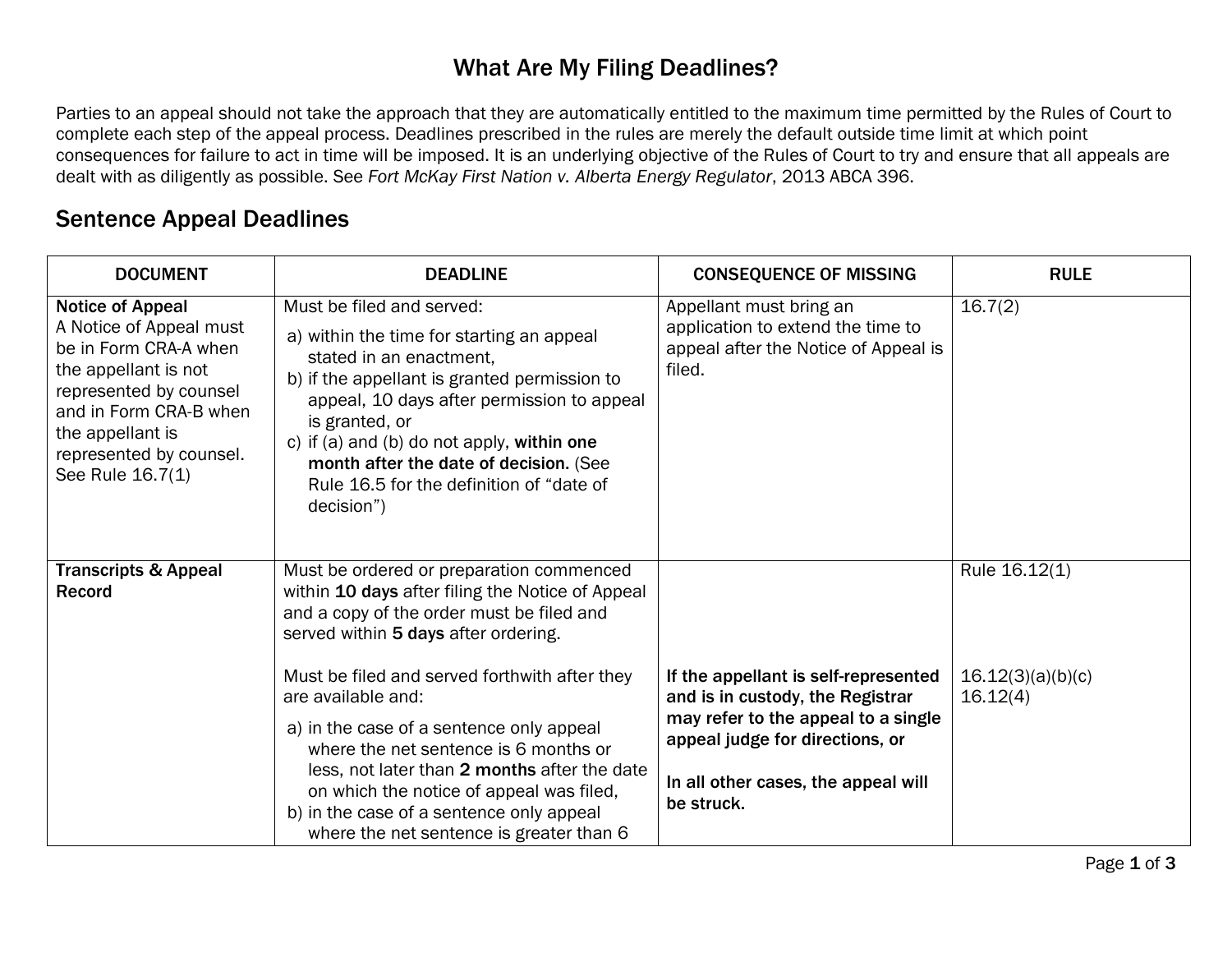<span id="page-1-0"></span>

| <b>DOCUMENT</b>                                                                                                                               | <b>DEADLINE</b>                                                                                                                                                                                                                                                                                                                                                                                                                                                                                                                                                                                                              | <b>CONSEQUENCE OF MISSING</b>                                                                                                                                                                           | <b>RULE</b>                |
|-----------------------------------------------------------------------------------------------------------------------------------------------|------------------------------------------------------------------------------------------------------------------------------------------------------------------------------------------------------------------------------------------------------------------------------------------------------------------------------------------------------------------------------------------------------------------------------------------------------------------------------------------------------------------------------------------------------------------------------------------------------------------------------|---------------------------------------------------------------------------------------------------------------------------------------------------------------------------------------------------------|----------------------------|
|                                                                                                                                               | months, not later than 3 months after the<br>date on which the notice of appeal was<br>filed, and<br>c) in the case of a conviction and sentence<br>appeal, not later than 2 months after the<br>date on which the conviction appeal was<br>dismissed, struck or abandoned.                                                                                                                                                                                                                                                                                                                                                  |                                                                                                                                                                                                         |                            |
| Appellant's Factum,<br><b>Extracts of Key Evidence</b><br>and Book of Authorities                                                             | Must be filed and served:<br>a) in the case of a sentence only appeal<br>before the earlier of 2 months after the<br>filing of the Appeal Record and 4 months<br>after the filing of the notice of appeal, and<br>b) in the case of a conviction and sentence<br>appeal<br>i) where a sentence appeal record has<br>been previously filed, not later than 2<br>months after the date the convictin<br>appeal was dismissed, struck or<br>abandoned, or<br>ii) where a sentence appeal record has not<br>been previously filed, not later than 3<br>months after the conviction appeal was<br>dismissed, struck or abandoned. | If the appellant is self-represented<br>and is in custody, the Registrar<br>may refer to the appeal to a single<br>appeal judge for directions, or<br>In all other cases, the appeal will<br>be struck. | 16.16(2)(b)(c)<br>16.16(3) |
| <b>Respondent's Factum,</b><br><b>Extracts of Key Evidence</b><br>and Book of Authorities<br>(or letter of intention not<br>to file a factum) | Must be filed and served before the earlier of:<br>a) one month after service of the appellant's<br>factum, and<br>b) <b>10 days</b> prior to the opening day <sup>1</sup> of the<br>sittings at which the appeal is to be heard.                                                                                                                                                                                                                                                                                                                                                                                            | or the respondent will not be<br>permitted to present oral<br>argument unless the panel orders<br>otherwise.                                                                                            | 16.16(4)(b)<br>16.16(5)    |

 $\overline{a}$ <sup>1</sup> The opening day of sittings can be determined by consulting the Court's Sitting Dates located on the Alberta Courts' website at <u>www.albertacourts.ca</u> under Court of Appeal > Registry > Court Calendar